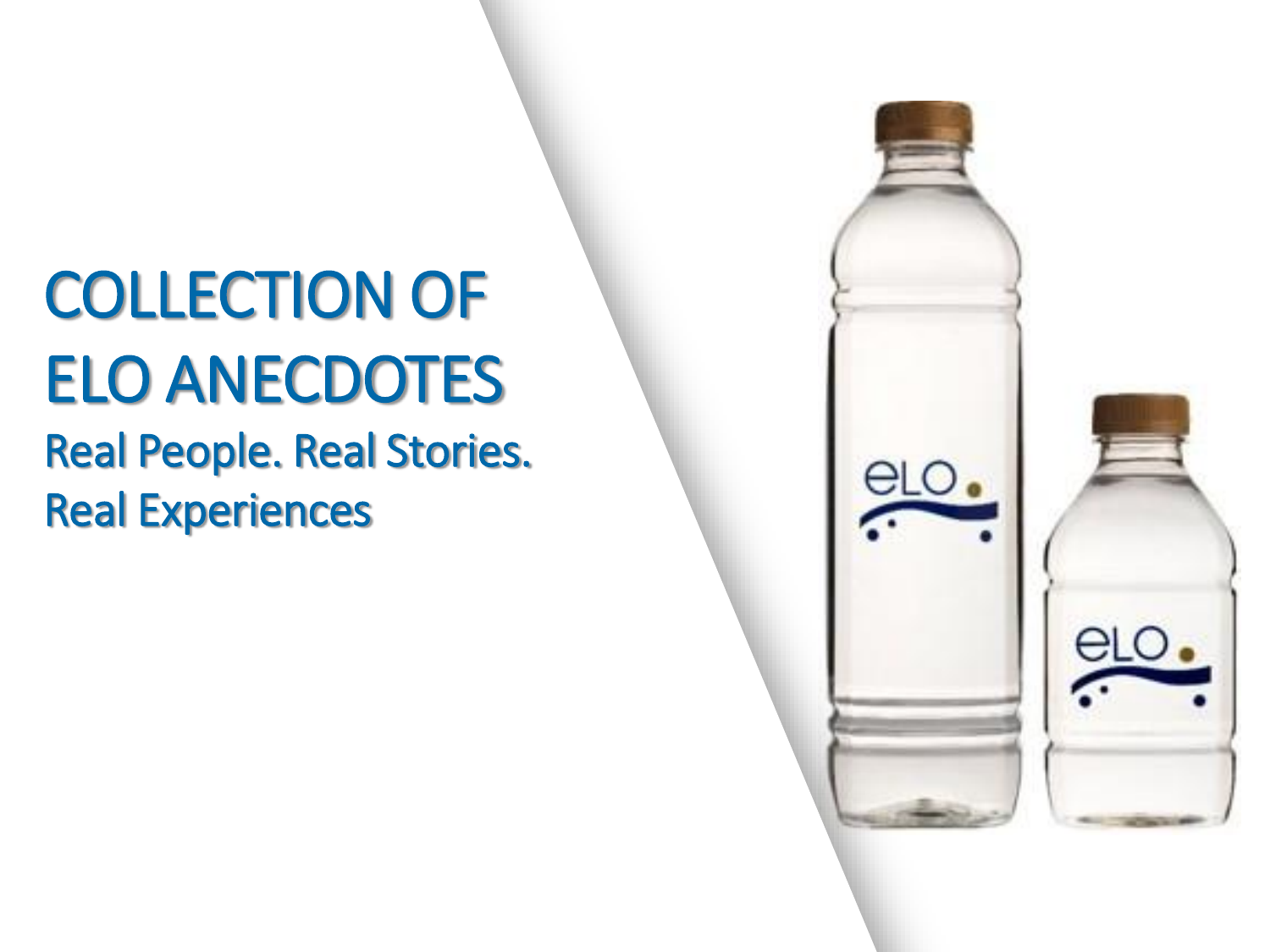### MEDICAL DISCLAIMER

All medical data and information presented in this document are displayed without any representations or warranties, either express or implied. In particular, HyfluxShop Pte. Ltd. and its related corporations do not make any representations that the medical conditions described in these slides may be cured by the products and services described herein. Please be advised that all content is intended solely for informative reference and purposes.

Where the data is in the form of anecdotal evidence, it does not constitute medical evidence from scientifically designed randomized controlled trials, they are from real people with real conditions that have testified to the benefits they experienced from drinking and soaking in ELO Water.

HyfluxShop Pte. Ltd. and/or its related corporations do not advocate the refusal, postponement, or discontinuation of any medical advice and/or treatments due to information obtained from this document. Any misuse or misunderstanding of such treatment information by readers is not the responsibility of ELO Water.

**We are in the process of conducting human clinical trials in Singapore to investigate the effects of ELO on certain medical conditions.**

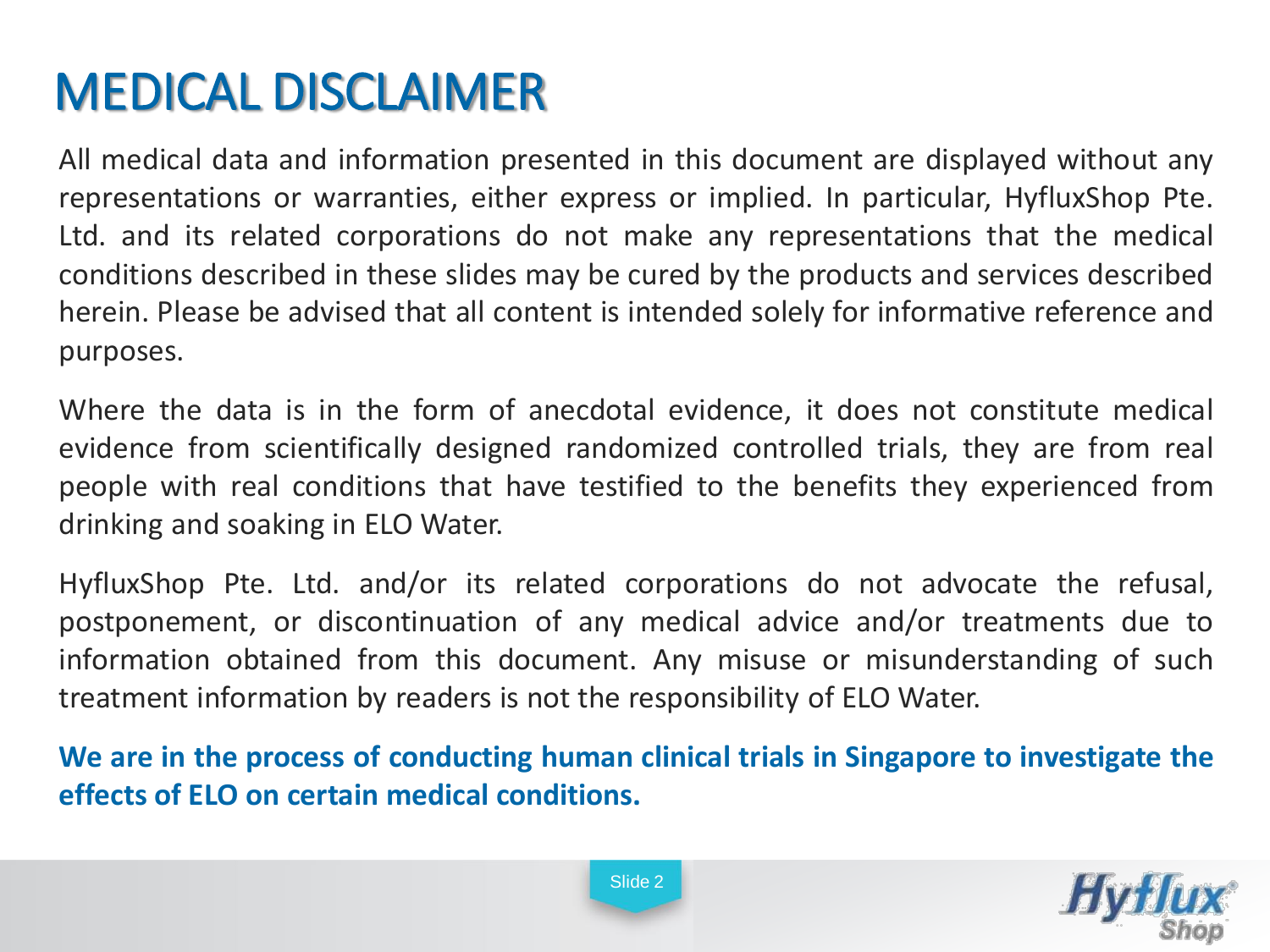## **DIABETES MELLITUS ANECDOTAL EVIDENCE**

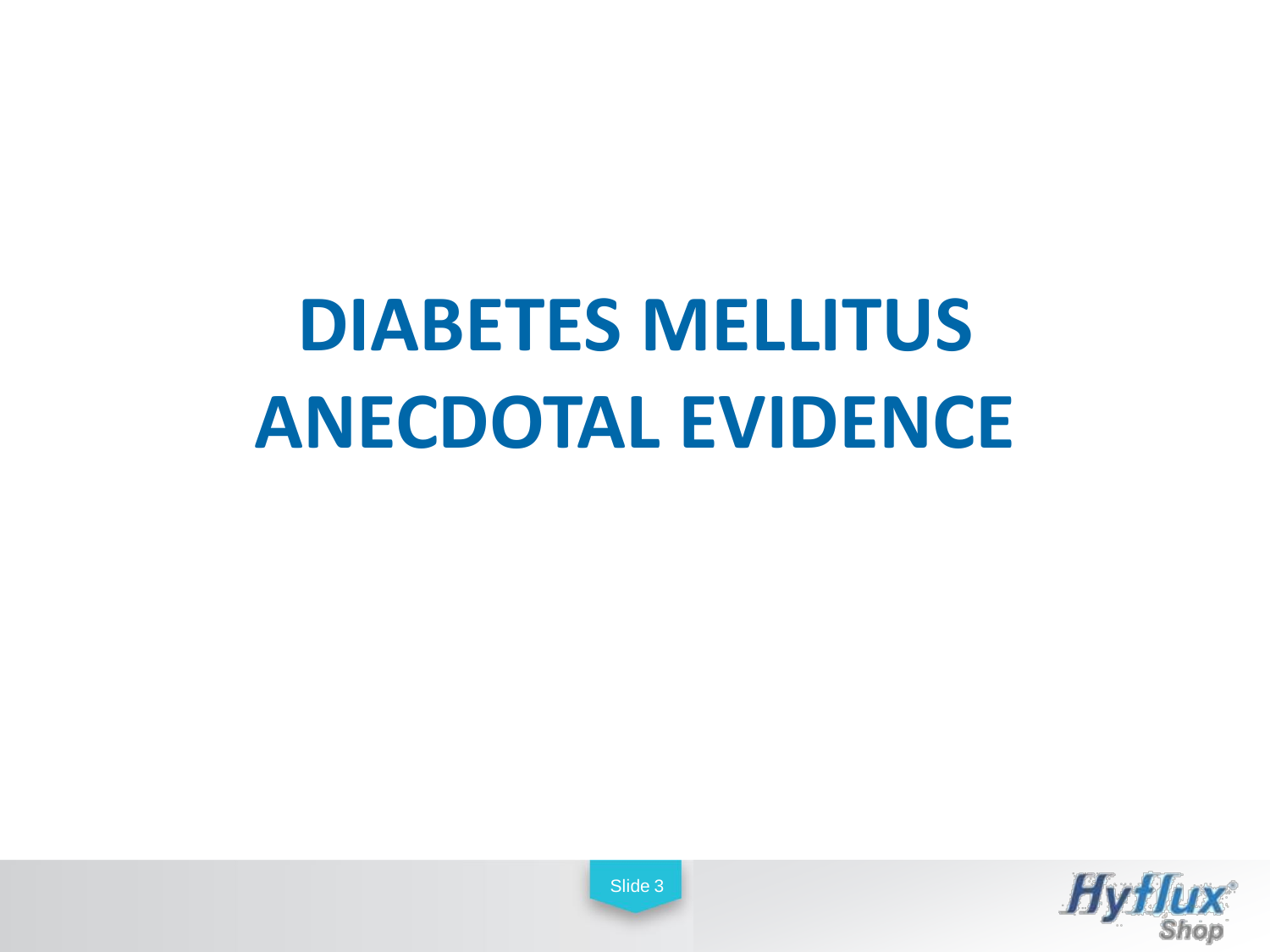### TYPE 2 DIABETES

### **Profile**

53 yr/Indian/Male Wt: 70 kg Ht: 1.72 m Non-smoker



#### **Past History**

- Diagnosed Type 2 diabetes mellitus in 2011.
- HPT diagnosed in 1997
- On OHA Metformin 800mg 3 X per day
- Micardis 40 mg

### **Diet**

Eats an Indian vegetarian diet

**Disclaimer:** Anecdotal Observations, Not Medical Evidence

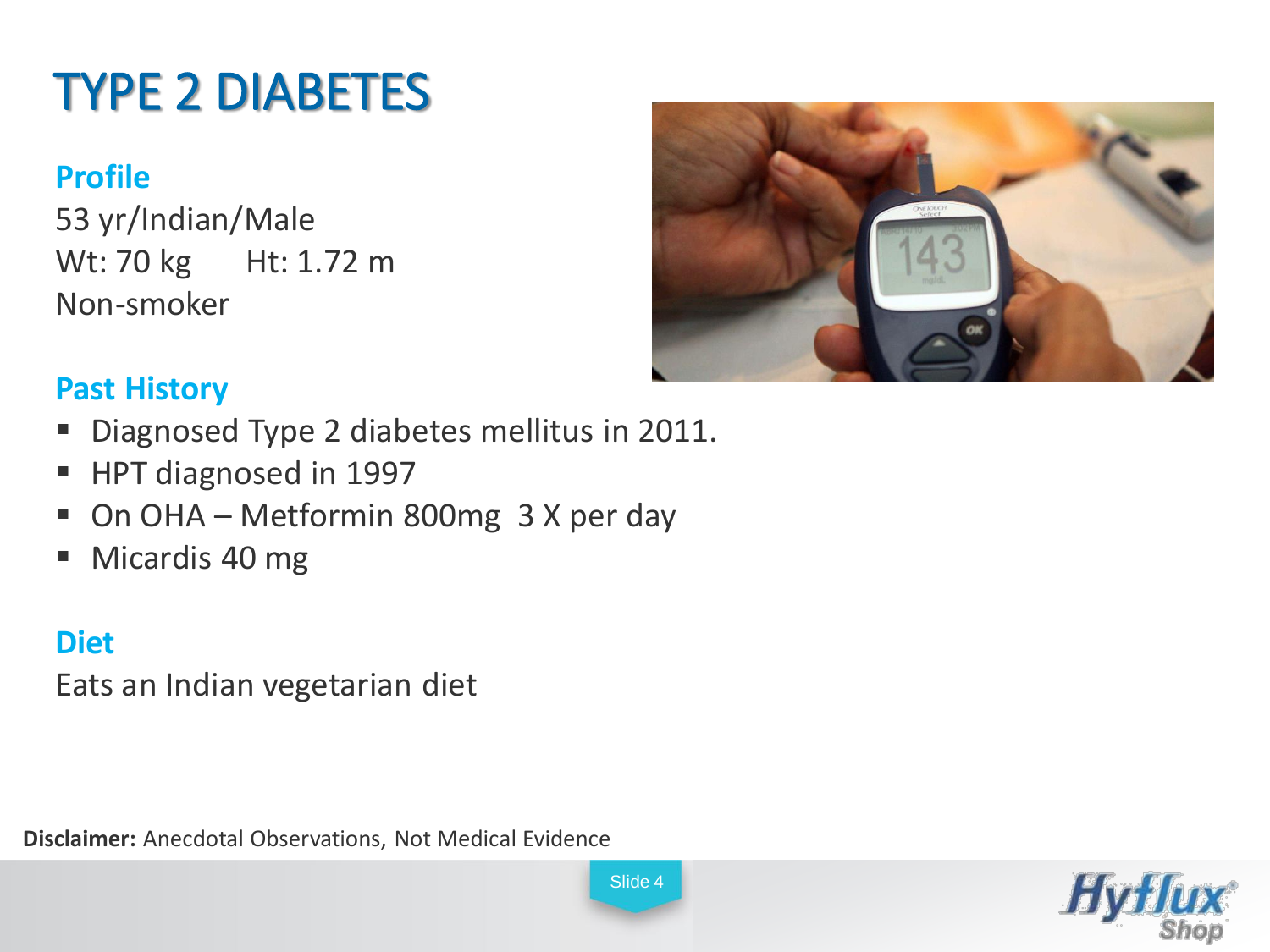### TYPE 2 DIABETES

Started drinking 1.5 L of ELO water per day on Jan 2016

#### **Blood Glucose Readings**

| Fasting<br><b>Glucose</b> | <b>Before ELO</b>          | 4 months<br>later                                | 5 months<br>later | $\vert$ 6 months<br>later | 7 months<br>later        |
|---------------------------|----------------------------|--------------------------------------------------|-------------------|---------------------------|--------------------------|
| mmol                      | $8 - 9$                    | 7.6                                              | 6.3               | $4.5 - 5.2$               | $5.8 - 7.0$              |
|                           | Metformin 3<br>times a day | Metformin 3 Metformin 3 Metformin<br>times a day | times a day       | twice a day               | Metformin<br>Twice a day |

|                | <b>Before ELO</b> | 6 months after<br>starting ELO water | 11 months after<br>starting ELO water |
|----------------|-------------------|--------------------------------------|---------------------------------------|
| $HbA1c$ $(\%)$ | 7.8               | 7.3                                  | 6.8                                   |

**Disclaimer:** Anecdotal Observations, Not Medical Evidence

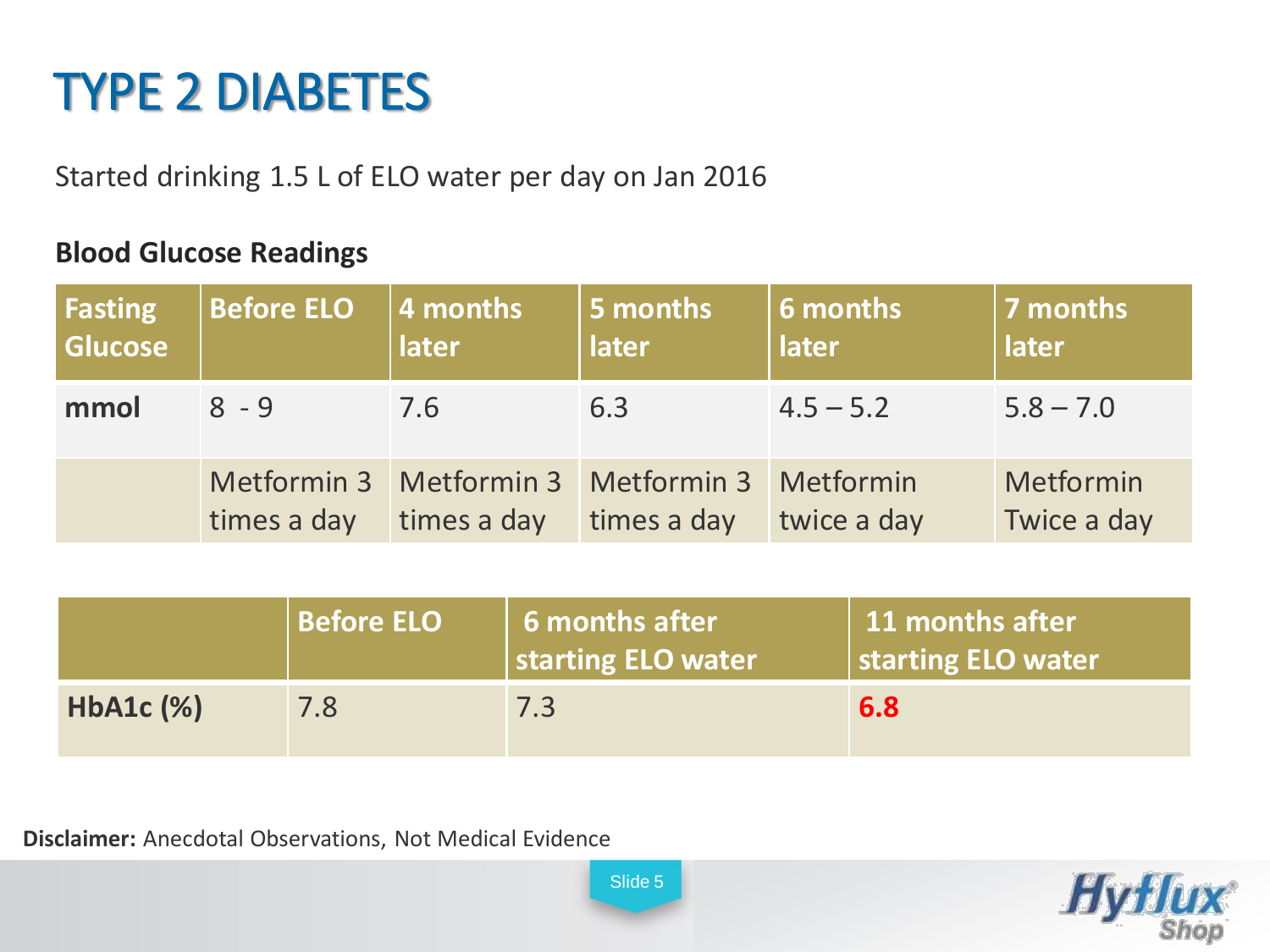### DIABETES – PATIENT WAS INSULIN DEPENDENT

#### **Profile**

55 yr/Chinese/Female Wt: 49 kg Ht: 1.5 m BMI: 21.9 Non-smoker

#### **Past History**

Diagnosed in 1996 and prescribed oral medications. Since year 2000, patient was converted to insulin (Mixtard 22 U om 10 U on) and oral Metformin 1000 mg bd.

#### **Diet**

Eats a normal diet No regular consumption of sweetened beverages

**Disclaimer:** Anecdotal Observations, Not Medical Evidence

**Started on 1.5L of ELO Water daily in Jan 2016**



+ **Started ELO bath soaking from 20 Jan 2016 until early April 2016 (total of 74 soaks)**